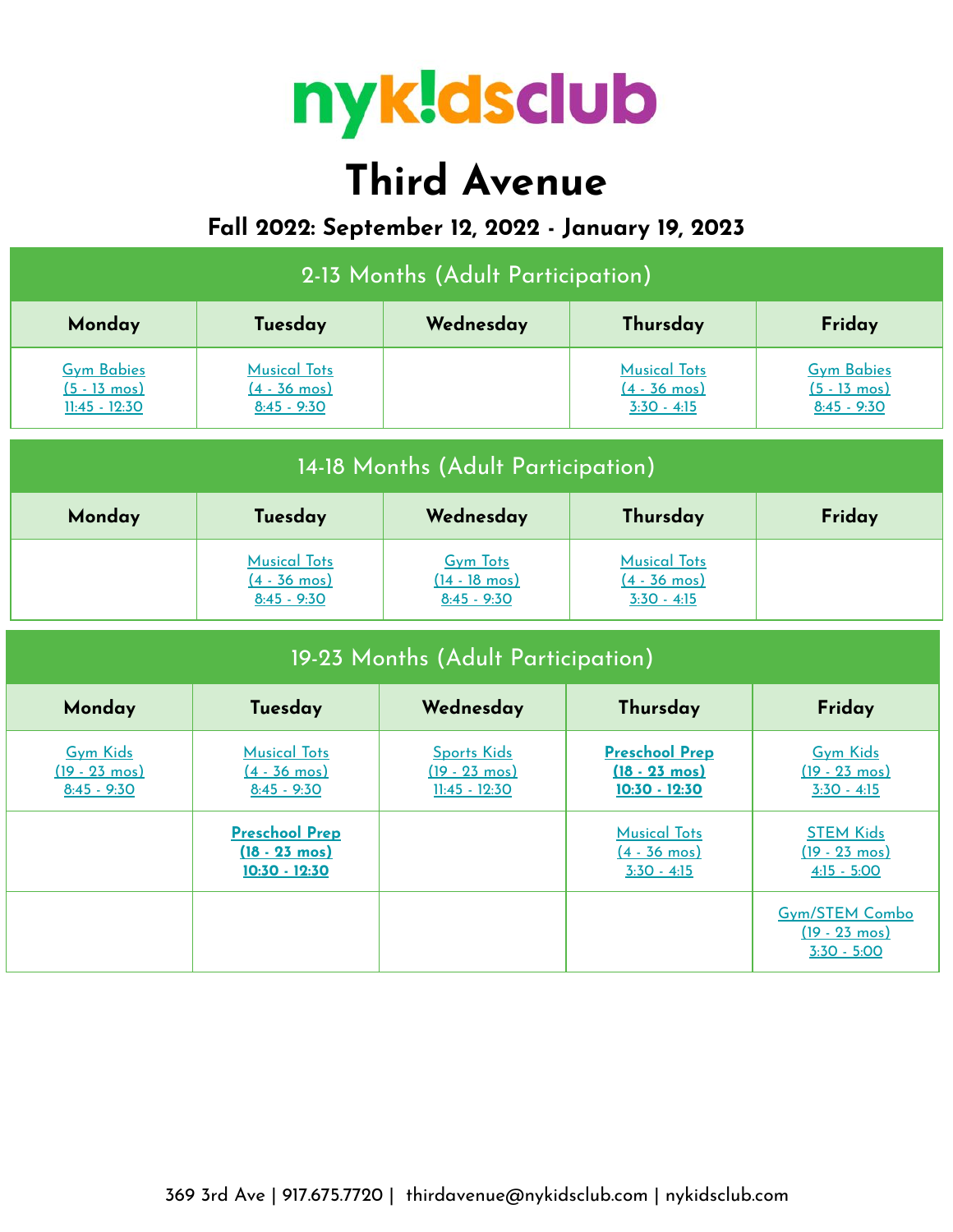| 24-36 Months (Adult Participation) |                                                                   |           |                                                                |                                                                     |  |  |
|------------------------------------|-------------------------------------------------------------------|-----------|----------------------------------------------------------------|---------------------------------------------------------------------|--|--|
| Monday                             | Tuesday                                                           | Wednesday | Thursday                                                       | Friday                                                              |  |  |
|                                    | <b>Musical Tots</b><br>$(4 - 36 \text{ mos})$<br>$8:45 - 9:30$    |           | <b>Gym Juniors</b><br>$(24 - 36 \text{ mos})$<br>$8:45 - 9:30$ | <b>Sports Juniors</b><br>$(24 - 36 \text{ mos})$<br>$11:45 - 12:30$ |  |  |
|                                    | <b>Sports Juniors</b><br>$(24 - 36 \text{ mos})$<br>$3:30 - 4:15$ |           | <b>Musical Tots</b><br>$(4 - 36 \text{ mos})$<br>$3:30 - 4:15$ |                                                                     |  |  |
|                                    | <b>STEM Juniors</b><br>$(24 - 36 \text{ mos})$<br>$4:15 - 5:00$   |           |                                                                |                                                                     |  |  |
|                                    | Sports/STEM Combo<br>$(24 - 36 \text{ mos})$<br>$3:30 - 5:00$     |           |                                                                |                                                                     |  |  |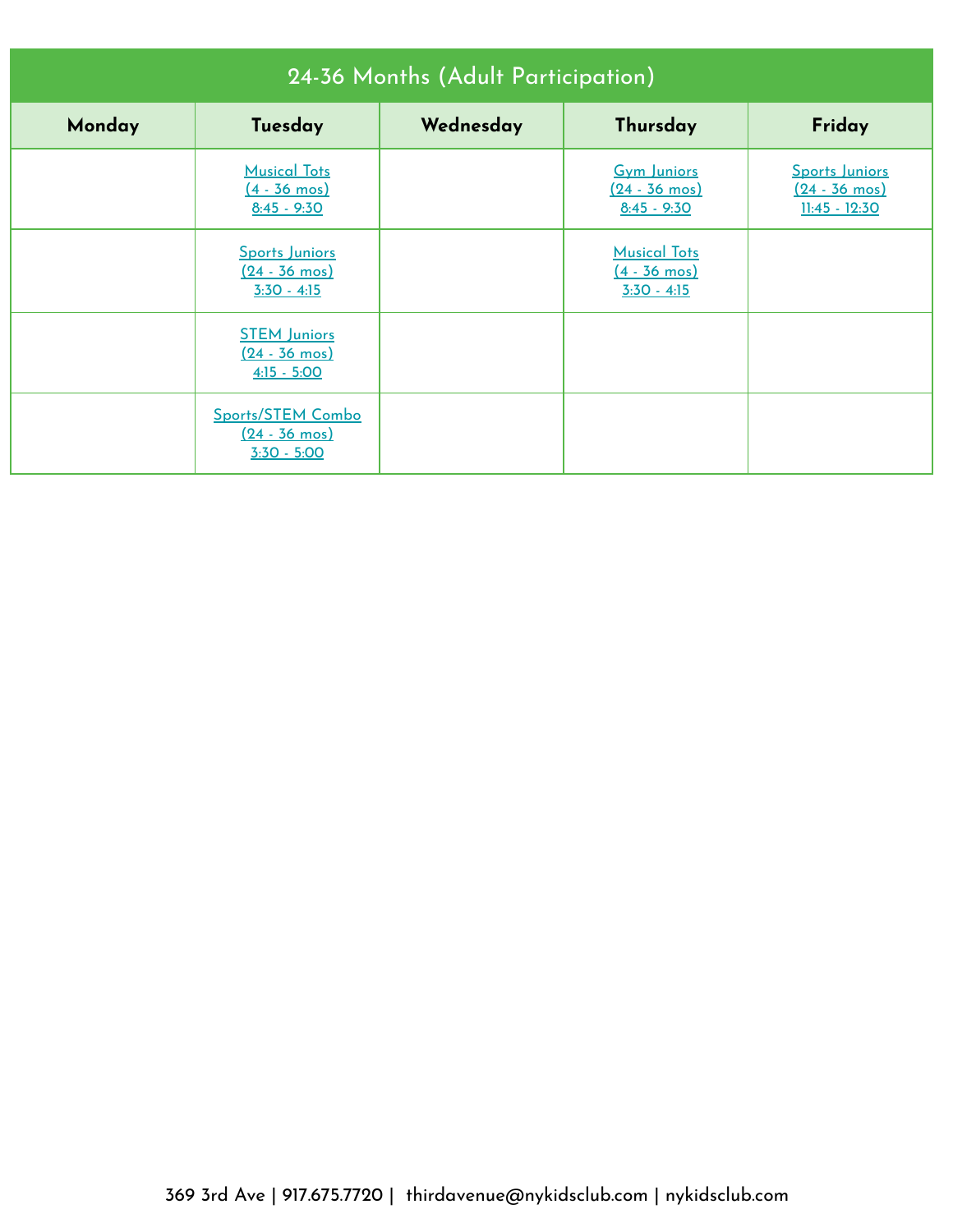| 2 1/2 - 3 1/2 Years (Independent Participation)                                |                                                                   |                                                             |                                                                   |                                                                                     |                                                                                 |
|--------------------------------------------------------------------------------|-------------------------------------------------------------------|-------------------------------------------------------------|-------------------------------------------------------------------|-------------------------------------------------------------------------------------|---------------------------------------------------------------------------------|
| Monday                                                                         | Tuesday                                                           | Wednesday                                                   | Thursday                                                          | Friday                                                                              | Saturday                                                                        |
| Music, Art, &<br>Story I<br>$(2.5 - 3.5 \text{ yrs})$<br>$1:15 - 2:00$         | <b>Gymnastics I</b><br>$(2.5 - 3.5 \text{ yrs})$<br>$2:15 - 3:00$ | <b>STEM I</b><br>$(2.5 - 3.5 \text{ yrs})$<br>$1:15 - 2:00$ | <b>Gymnastics I</b><br>$(2.5 - 3.5 \text{ yrs})$<br>$2:15 - 3:00$ | Tumble & Dance<br>$(2.5 - 3.5 \text{ yrs})$<br>$2:15 - 3:00$                        | <b>Gymnastics I</b><br>$(2.5 - 3.5 \text{ yrs})$<br>$9:00 - 9:45$               |
| <b>Ultimate Fitness I</b><br>$(2.5 - 3.5 \text{ yrs})$<br>$2:15 - 3:00$        |                                                                   | Sports I<br>$(2.5 - 3.5 \text{ yrs})$<br>$2:15 - 3:00$      | Sports I<br>$(2.5 - 3.5 \text{ yrs})$<br>$4:30 - 5:15$            | <b>Ballet</b><br><b>Foundations I</b><br>$(2.5 - 3.5 \text{ yrs})$<br>$4:30 - 5:15$ | <b>STEM I</b><br>$(2.5 - 3.5 \text{ yrs})$<br>$9:45 - 10:30$                    |
| <b>Gymnastics 1</b><br>$(2.5 - 3.5 \text{ vrs})$<br>$3:30 - 4:15$              |                                                                   |                                                             |                                                                   |                                                                                     | Gymnastics/<br><b>STEM Combo</b><br>$(2.5 - 3.5 \text{ yrs})$<br>$9:00 - 10:30$ |
| <b>STEM I</b><br>$(2.5 - 3.5 \text{ vrs})$<br>$4:15 - 5:00$                    |                                                                   |                                                             |                                                                   |                                                                                     |                                                                                 |
| Gymnastics/<br><b>STEM Combo</b><br>$(2.5 - 3.5 \text{ yrs})$<br>$3:30 - 5:00$ |                                                                   |                                                             |                                                                   |                                                                                     |                                                                                 |

| 3 - 5 Years (Independent Participation)                                |                                                                            |                                                                                       |                                                                                       |                                                                                              |                                                                          |
|------------------------------------------------------------------------|----------------------------------------------------------------------------|---------------------------------------------------------------------------------------|---------------------------------------------------------------------------------------|----------------------------------------------------------------------------------------------|--------------------------------------------------------------------------|
| Monday                                                                 | Tuesday                                                                    | Wednesday                                                                             | Thursday                                                                              | Friday                                                                                       | Saturday                                                                 |
| <b>Math Magic</b><br>$(3 - 5 \text{ yrs})$<br>$3:30 - 4:15$            | Architects &<br><b>Engineers</b><br>$(3 - 5 \text{ yrs})$<br>$1:15 - 2:00$ | <b>Gymnastics II/III</b><br>$(3.5 - 6.5 \text{ yrs})$<br>$3:30 - 4:15$                | <b>World Art</b><br>$(3 - 5 \text{ yrs})$<br>$1:15 - 2:00$                            | <b>Famous Artists</b><br>$(3 - 5 \text{ yrs})$<br>$1:15 - 2:00$                              | <b>Gymnastics II/III</b><br>$(3.5 - 6.5 \text{ yrs})$<br>$11:00 - 11:45$ |
| <b>Gymnastics II/III</b><br>$(3.5 - 6.5 \text{ yrs})$<br>$4:30 - 5:15$ | <b>Science</b><br>$(3 - 5 \text{ yrs})$<br>$3:30 - 4:15$                   | Science<br>$(3 - 5 \text{ yrs})$<br>$3:30 - 4:15$                                     | Ultimate Fitness<br>  /   <br>$(3.5 - 6.5 \text{ yrs})$<br>$3:30 - 4:15$              | <b>Story Creation &amp;</b><br><b>Illustration</b><br>$(3 - 5 \text{ yrs})$<br>$3:30 - 4:15$ |                                                                          |
|                                                                        | Sports II/III<br>$(3.5 - 6.5 \text{ vrs})$<br>$4:30 - 5:15$                | <b>Gymnastics III/IV</b><br>$(5 - 10 \text{ yrs})$<br>$4:30 - 5:15$                   | <u>Architects &amp;</u><br><b>Engineers</b><br>$(3 - 5 \text{ vrs})$<br>$4:30 - 5:15$ | <b>Ballet</b><br><b>Foundations II/III</b><br>$(3.5 - 6.5 \text{ vrs})$<br>$3:30 - 4:15$     |                                                                          |
|                                                                        |                                                                            | <b>Earth Explorers</b><br>$(3 - 5 \text{ yrs})$<br>$4:30 - 5:15$<br><b>NEW CLASS!</b> |                                                                                       | <b>Gymnastics II/III</b><br>$(3.5 - 6.5 \text{ vrs})$<br>$4:30 - 5:15$                       |                                                                          |

369 3rd Ave | 917.675.7720 | thirdavenue@nykidsclub.com | nykidsclub.com